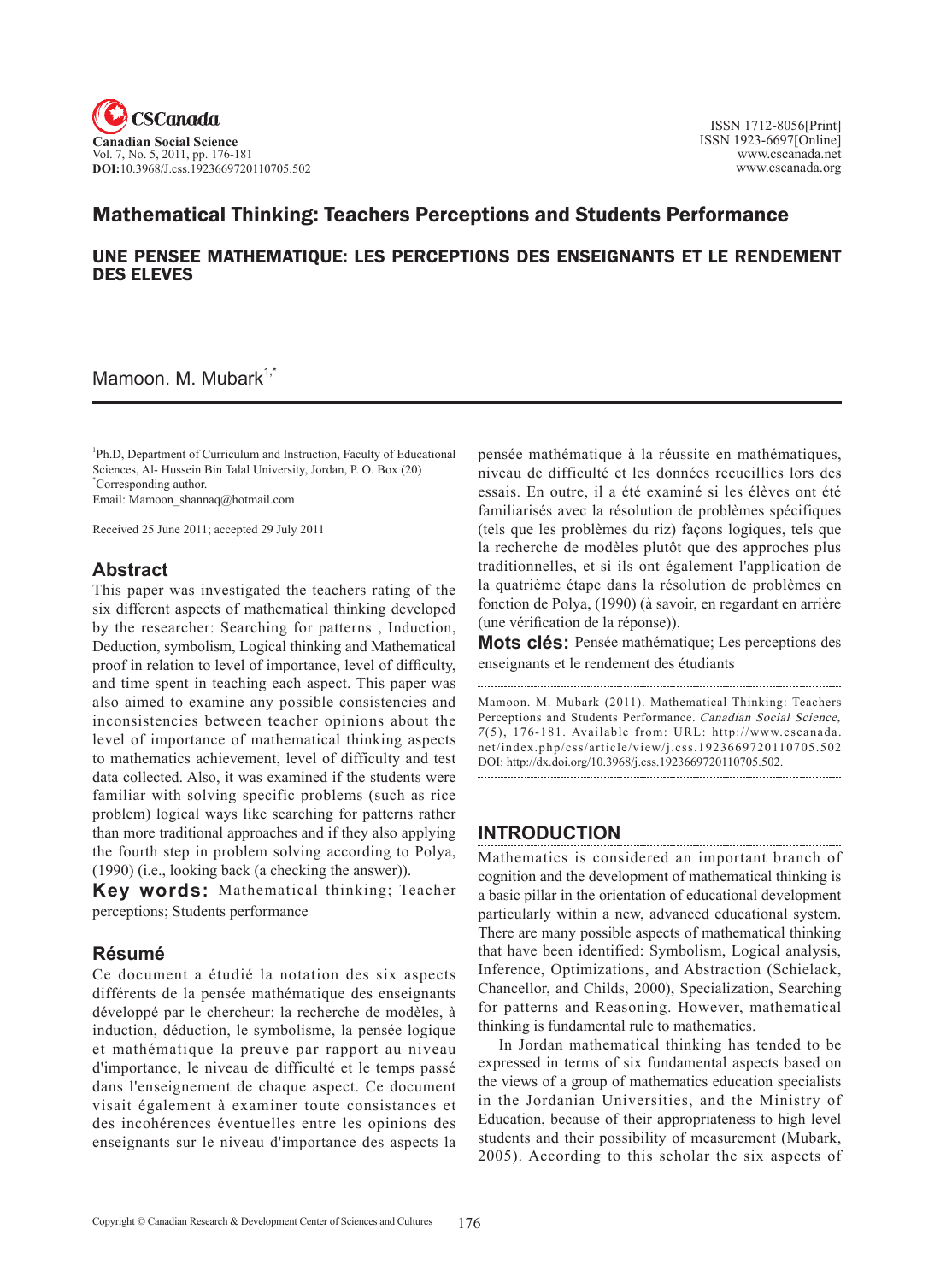mathematical thinking include: Searching for a patterns, Induction, Deduction, symbolism, Logical thinking, and Mathematical proof.

 This paper accepts these six aspects of mathematical thinking as appropriate, and is based on teacher views of the importance of each aspects for mathematics achievement, the difficulty and the time spent teaching each aspect, and on student performance on each aspect. The researcher questions addressed are:

1. What is the level of consistency between individual teachers for importance, difficulty and time spent teaching each of the aspects of mathematical thinking?

2. What are the relative levels of teachers' perceptions of impotence, difficulty and time spent teaching for each aspect of mathematical thinking?

3. What are the relationships between teacher perceptions of importance, difficulty and time spent for each aspect?

4. What are the relationships between teacher perceptions of difficulty and student performance on each aspect?

5. Are the students familiar with solving problems such as rice problem in logical ways? If they also applying the fourth step in problem solving according to Polya, (1990) (a checking the answer).

### **THE SAMPLE AND THE DATA**

The level of education chosen for this study was Year 10 (almost 16 years- old). Mathematics is considered an important subject for all students, particularly in this Year because these students in the end of the compulsory stage. This paper was extracted from large study which includes quantitative and qualitative data that represented more than 400 students in 15 different schools. One class of Year 10 students at each of 15 schools in Ma'an<sup>2</sup> governorate was selected in the academic Year 2009/ 2010 to represent urban, rural, and badia schools. As

**Table 1-a Level of Importance According to Teachers' Opinions**

schools in Jordan are normally single-sex, the schools were also selected to represent both genders. Among other things included in the study, these students did a 24 item test, with four items covering each of six aspects of mathematical thinking.

The 15 teachers of these students were invited to be interviewed about mathematical thinking, and 12 of them consented, six male and six female teachers participating in this part of the study. Information was obtained from each of these teachers individually, which included completing questionnaires. The researcher told the teachers to complete the questionnaire at school or at home, the male teachers provided the information at school. In contrast, the female teachers favourite to complete the questionnaire at home and returned it to the researcher.

For each of the six aspects of mathematical thinking, the teachers were asked to rank separately the aspects of importance and difficulty, and to indicate the proportion of time spent teaching it. A six-point Likert scale was employed for the Importance and difficulty dimensions, with responses ranging from the most important or difficult (6) to least important or difficult (1). These data are displayed for each teacher initially to indicate the range of responses, before being compared in order to respond to the research questions.

# **RESULTS**

### **Relative importance of the six aspects**

As can be seen in Table 1, there was a wide of views with each of the six aspects being rated as most important and least important by at least one teacher in each case. On average Mathematical proof (MP), Looking for a pattern, and symbolism were seen as the most important aspects of mathematical thinking, while Deduction was seen as the least important, followed by Induction. Logical thinking (LT), with a mean of 3.42, was approximately on the midpoint of the importance scale.

| Teacher No | Looking for a pattern $(1)$ | Induction $(2)$ | Deduction (3) | Symbolism (4) | LT(5) | MP(6) |
|------------|-----------------------------|-----------------|---------------|---------------|-------|-------|
|            |                             |                 |               |               |       |       |
|            |                             |                 |               |               |       |       |
|            |                             |                 |               |               |       |       |
|            |                             |                 |               |               |       |       |
|            |                             |                 |               |               |       |       |
|            |                             |                 |               |               |       |       |
|            |                             |                 |               |               |       |       |
|            |                             |                 |               |               |       |       |
|            |                             |                 |               |               |       |       |
|            |                             |                 |               |               |       |       |
|            |                             |                 |               |               |       |       |
|            |                             |                 |               |               |       |       |

2 Ma'an is the largest governorate in area in Jordan, Moreover, the researcher lives and teaches in this governorate.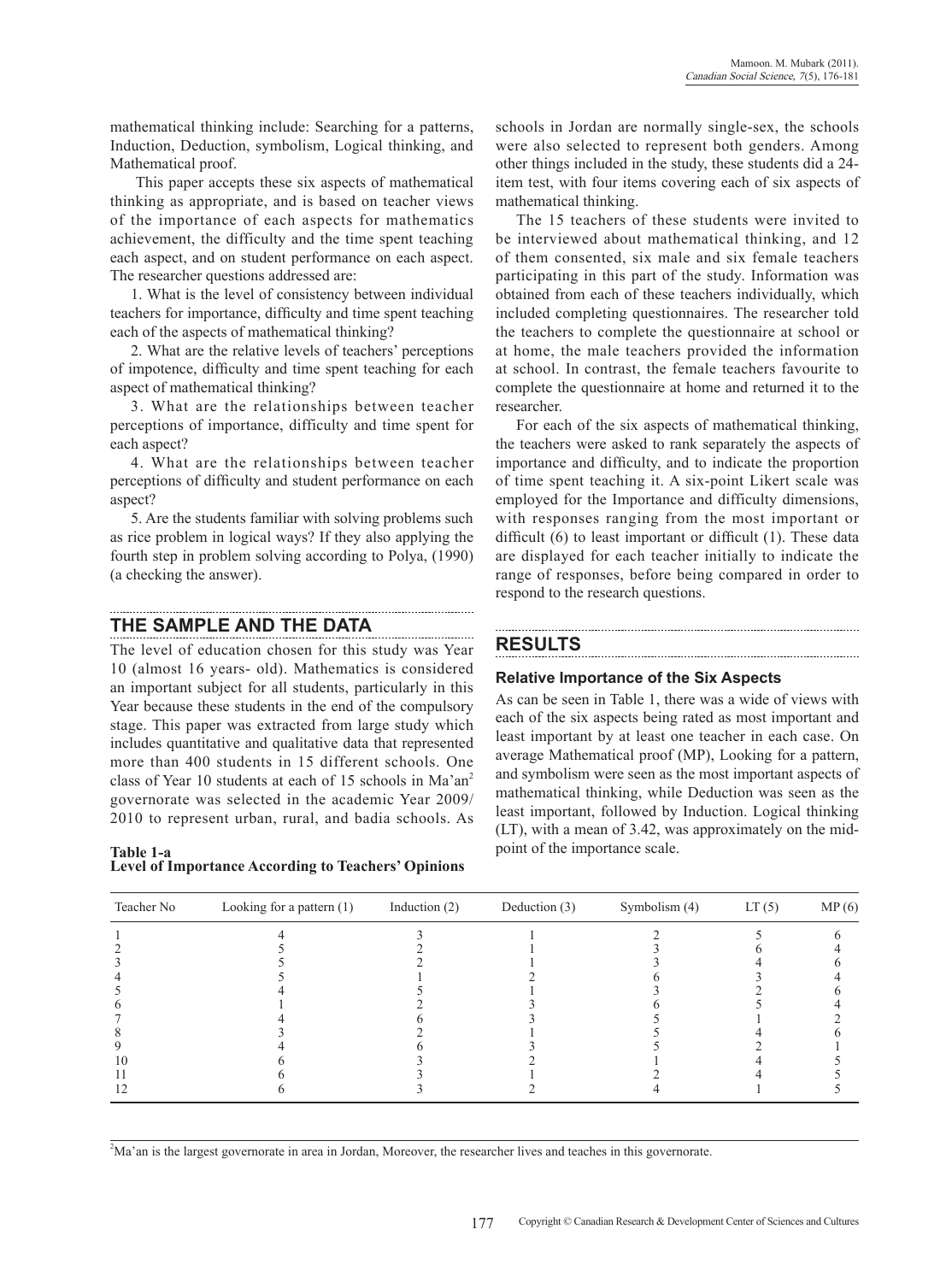| Variable | Mean | <b>SD</b> | Min  | O1   | Median | O3   | Max  | Range | Mode | N of mode |
|----------|------|-----------|------|------|--------|------|------|-------|------|-----------|
|          | 4.42 | .44       | 00.  | 4.00 | 4.50   | 5.75 | 6.00 | 5.00  |      |           |
|          | 3.17 | .69       | 00.1 | 2.00 | 3.00   | 4.50 | 6.00 | 5.00  |      |           |
|          | 1.75 | 0.87      | 00.  | 1.00 | 1.50   | 2.75 | 3.00 | 5.00  |      |           |
|          | 3.75 | .66       | 00.1 | 2.25 | 3.50   | 5.00 | 6.00 | 5.00  |      |           |
|          | 3.42 | 1.62      | 00.  | 2.00 | 4.00   | 4.75 | 6.00 | 5.00  |      |           |
|          | 4.50 | 1.62      | .00  | 4.00 | 5.00   | 6.00 | 6.00 | 5.00  |      |           |

**Descriptive Statistics Table 1-b looking for a pattern, Induction, Deduction, Symbolism, Logical thinking, and Mathematical proof**

#### **Relative difficulty of the six aspects**

Perceived difficulty of each of the six aspects of mathematical thinking is shown for each teacher in Table 2. The range for each aspect is not as great as it was for importance, particularly because the teachers uniformly indicated that Mathematical proof was the most difficult aspect, followed by Looking for a pattern.

Logical thinking was considered roughly at the mid-point of the difficulty scale, while symbolism and Deduction were perceived as progressively slightly less difficult. Induction, with a mean score of 1.5, was clearly seen as the least difficult aspect overall, although three teachers rated it as moderate level of difficulty.

**Table 2-a Level of Difficulty According to Teachers' Opinions**

| Teacher No | Looking for a pattern $(1)$ | Induction $(2)$ | Deduction (3) | Symbolism (4) | LT(5) | MP(6) |
|------------|-----------------------------|-----------------|---------------|---------------|-------|-------|
|            |                             |                 |               |               |       |       |
|            |                             |                 |               |               |       |       |
|            |                             |                 |               |               |       |       |
|            |                             |                 |               |               |       |       |
|            |                             |                 |               |               |       |       |
|            |                             |                 |               |               |       |       |
|            |                             |                 |               |               |       |       |
|            |                             |                 |               |               |       |       |
|            |                             |                 |               |               |       |       |
| l ()       |                             |                 |               |               |       |       |
|            |                             |                 |               |               |       |       |
|            |                             |                 |               |               |       |       |

**Descriptive Statistics Table 2-b**

**looking for a pattern, Induction, Deduction, Symbolism, Logical thinking, and Mathematical proof**

| Variable | Mean | SD   | Min  |      | Median | O3   | Max  | Range | Mode | N of mode |
|----------|------|------|------|------|--------|------|------|-------|------|-----------|
|          | 3.83 | .27  | 2.00 | 2.25 | 4.00   | 5.00 | 5.00 | 5.00  |      |           |
|          | 1.50 | 0.80 | .00  | 1.00 | 1.00   | 2.00 | 3.00 | 5.00  |      |           |
|          | 2.92 | .38  | .00  | 2.00 | 3.00   | 4.00 | 5.00 | 5.00  |      |           |
|          | 3.33 | .37  | .00. | 2.25 | 4.00   | 4.00 | 5.00 | 5.00  |      |           |
|          | 3.58 | .38  | 2.00 | 2.25 | 3.00   | 5.00 | 6.00 | 5.00  |      |           |
|          | 5.83 | 0.58 | 4.00 | 6.00 | 6.00   | 6.00 | 6.00 | 5.00  |      |           |

#### **Percentage of Time Spent Teaching each Aspect of Mathematical Thinking**

The percentages of time each teacher spent teaching each of the six aspects of mathematical thinking are shown in Table 3. Overall most time was spent on Mathematical proof. This was also seen as the most difficult and the most important aspect. However, the percentage of time spent teaching Mathematical proof ranged from 5 to 30% for different teachers. The teacher who spent least time on this aspect had agreed that it was both the most difficult and the most important aspect. The teacher who spent most time on Mathematical proof had agreed that it was the most difficult, but considered to be moderate importance aspect. Induction received the next highest percentage of time with great ranged from 0 to 40%. Followed by Deduction, Looking for a patterns, and Symbiosis were perceived as moderate percentage ranged from (14.83 to 14.17 respectively). Logical thinking was the aspect that received least time overall, with two teachers indicating they spent no time on it, and one teacher claiming to spend 25 % of their teaching time on this aspect.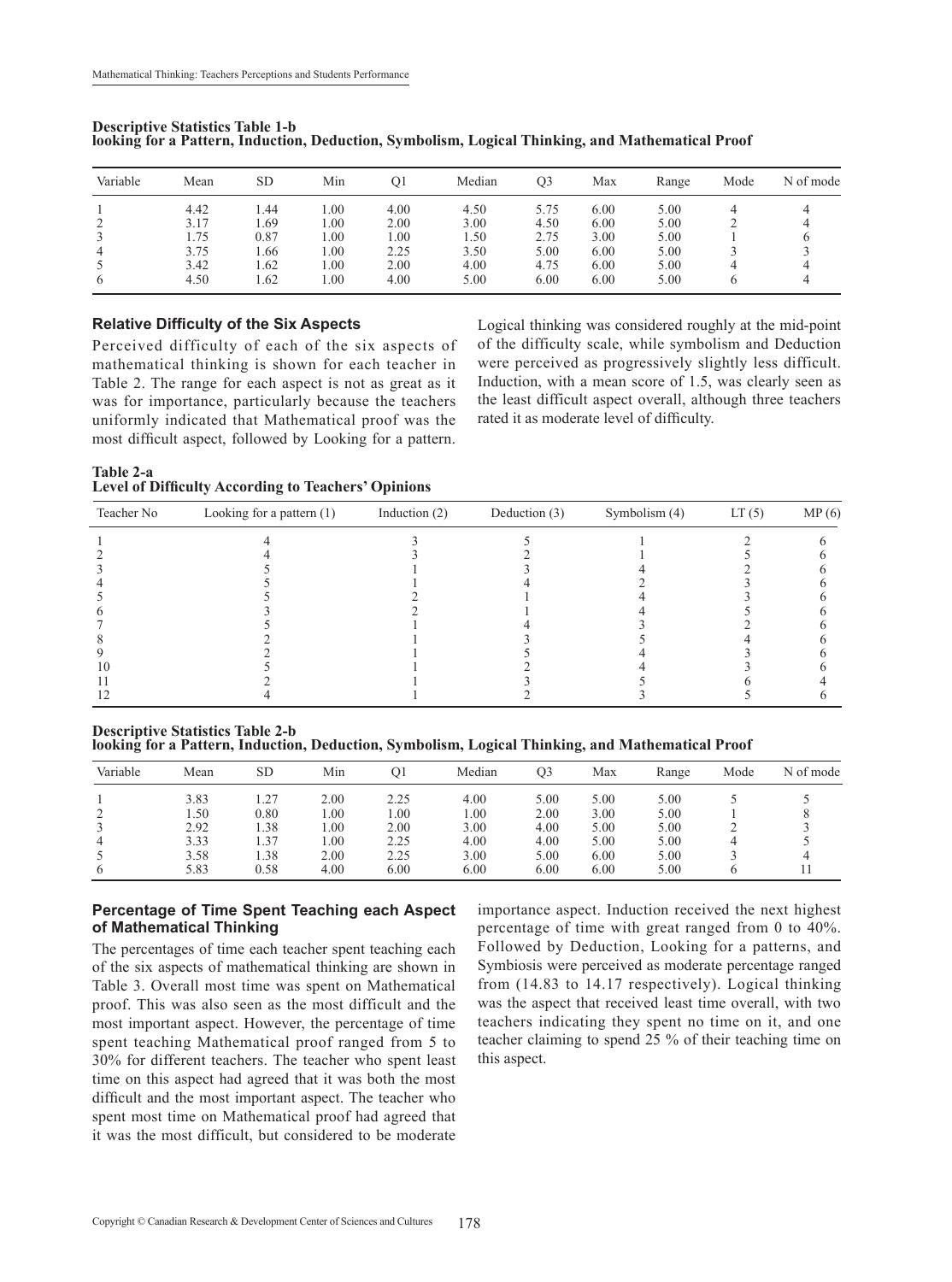| Teacher No | Looking for a pattern $(1)$ | Induction $(2)$ | Deduction $(3)$ | Symbolism (4) | LT(5) | MP(6) |
|------------|-----------------------------|-----------------|-----------------|---------------|-------|-------|
|            |                             |                 |                 | 10            |       |       |
|            | 10                          |                 | $\vert$ ()      |               |       | 20    |
|            | 10                          |                 |                 |               |       | 20    |
|            | 10                          | 25              |                 | 10            |       | 20    |
|            | 10                          |                 |                 | 20            | 10    | 20    |
|            | 10                          |                 | 10              |               | 10    | 30    |
|            |                             | 10              |                 |               |       | 10    |
|            |                             | 40              | 20              | 10            | 10    |       |
|            |                             |                 |                 |               | 10    | 20    |
| 10         |                             |                 |                 | 20            | 20    |       |
|            |                             |                 |                 |               | 25    | 20    |
|            | 20                          |                 |                 |               | 10    | 20    |

#### **Table 3-a Recentage of Time Spend Teaching the Aspects According to Teachers' Opinions**

**Descriptive Statistics Table 3-b looking for a pattern, Induction, Deduction, Symbolism, Logical thinking, and Mathematical proof**

| Variable       | Mean  | <b>SD</b> | Min   | O <sub>1</sub> | Median | Q3    | Max | Range | Mode | N of mode |
|----------------|-------|-----------|-------|----------------|--------|-------|-----|-------|------|-----------|
|                | 14.33 | 5.55      | 10.00 | 10.0           | 12.25  | 18.75 |     |       | 10   |           |
|                | 16.00 | 10.23     | 0.00  | 10.0           | 15.00  | 22.50 | 40  | 40    | 15   |           |
|                | 14.83 | 5.33      | 5.00  | 10.0           | 15.00  | 15.00 | 25  | 20    | 15   |           |
| $\overline{4}$ | 14.17 | 3.59      | 10.00 | 10.0           | 15.00  | 15.00 | 20  | 10    | 15   |           |
|                | 11.67 | 7.18      | 0.00  | 10.0           | 10.00  | 15.00 | 25  | 25    | 10   |           |
|                | 7.92  | 6.20      | 5.00  | 15.0           | 20.00  | 20.00 | 30  | 25    | 20   |           |

It will be noted that the total percentages of class mathematics time spent on these six aspects by most individual teachers do not add to 100 %. However, the lowest total was 55 % for teacher 1, and the mean total for these six aspects was approximately 89%. Clearly 9 of the 13 teachers were teaching something else in addition to the six aspects identified.

#### **Relationships between importance, difficulty and time spent**

There is relationship between the relative levels of importance and difficulty of the six aspects of mathematical thinking. In addition, we might expect to find relationships between importance and time spent in teaching each aspect and between difficulty of each and time spent.

**Table 4 Level of Importance, Level of Difficulty, and Time Spend for all Teachers** 

| Aspect of mathematical thinking | Level of importance | Level of difficulty | Spend time $(\% )$ |
|---------------------------------|---------------------|---------------------|--------------------|
| Looking for a pattern           | 4.42                | 3.83                | 14.33              |
| Induction                       | 3.17                | 1.50                | 16.00              |
| Deduction                       | 1.75                | 2.92                | 14.83              |
| Symbolism                       | 3.75                | 3.33                | 14.17              |
| Logical thinking                | 3.42                | 3.58                | 11.67              |
| Mathematical proof              | 4.50                | 5.83                | 17.92              |

The higher level of correlation between level of importance and level of difficulty (0.600), then the correlation between level of difficulty and time spend and correlation between level of importance and time spend (0.311, 0.223 respectively).

In terms of the relationship between importance and time spend, level of importance is sometimes reflected in the time spent in teaching each aspect. For example, mathematical proof was the considered both most important aspect and the highest time spent in teaching. In contrast, deduction was of less importance aspect and was rated the third highest time spent in teaching. In addition,

logical thinking was approximately considered to be moderate level of importance and was the least time spent in teaching. However, Looking for pattern was rated the second most important aspect with recording the moderate time spent teaching aspect, along with of symbolism which considered to be the third important aspect.

Level of importance is sometimes reflecting the fundamental role with level of difficulty. For example, Mathematical proof was recording both the most difficult and the most important aspect; also Looking for a pattern was both the second most difficult the most important aspect. Logical thinking was of the same importance of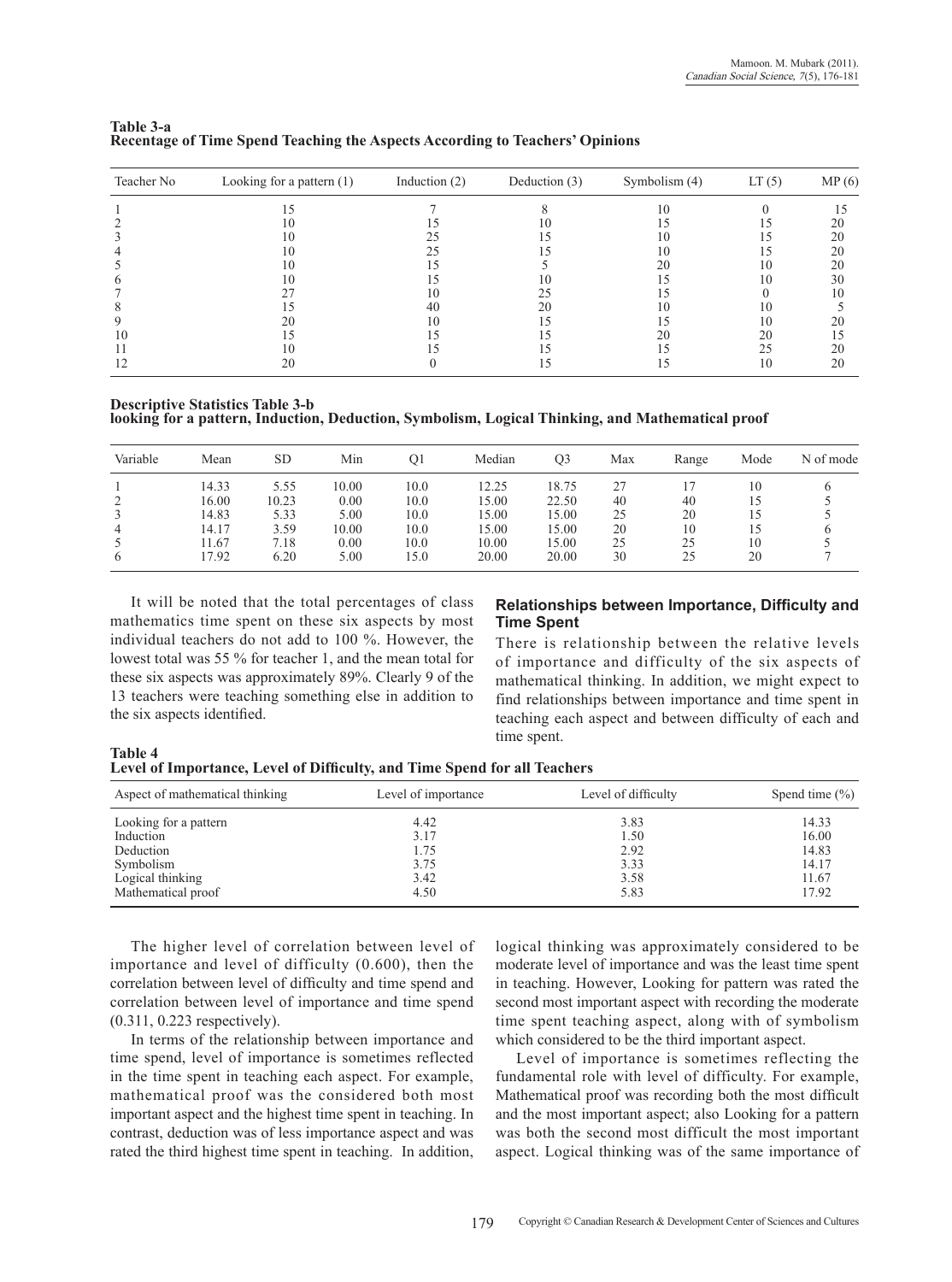Induction with but nearly of mid-level of difficulty and least difficult for Induction. An aspect such as Symbolism was approximately midway in range of importance and difficulty. Finally, Deduction was the least important aspect and nearly was of the middle level of difficulty.

Comparing the six aspects of mathematical thinking in terms of level of importance, level of difficulty, and time spent of teaching each aspect. Mathematical proof was considered the most difficult aspect, the most time spent in teaching, and the most important aspect. Similarly, Looking for a pattern was considered the second important aspect, the second most difficult, and even thought it was considered the third more aspect in relation to time spent in teaching. Also, Deduction was considered the least important aspect, the second easiest aspect and moderate amount of time was spent in teaching it. In contrast, Logical thinking was recorded the least time in teaching and nearly was of moderate level of importance and difficulty. In addition, Induction was considered the easiest aspect and the second aspect in time spend in teaching and moderate in level of importance. Finally, Symbolism was rated to be moderate with regard to

**Table 5** 

level of importance, level of difficulty, and time spent in teaching aspects. Table 4 are shown level of importance, level of difficulty, and time spent by teachers.

#### **Relationships between importance and difficulty for teachers and student performance**

It was also of interest to note the relationships between teacher views of importance and difficulty and actual student performance on each of the aspects of mathematical thinking. Teacher opinions of difficulty differed more from the student tests results then was the case for importance. Although mathematical proof was consistently the most difficult aspect, Looking for a pattern was rated the second most difficult according to teachers views and student performance. Further, symbolism was the fourth difficult. Induction was the easiest aspect according to teachers and the second easiest for the students. In contrast, Logical thinking was moderately difficult according to the teachers and the least difficult aspect according to student tests. Deduction was considered of moderate according to the student test results and the second least difficult according to teachers perceptions.

**Level of Importance, Level of Difficulty According to Teachers Perceptions and Students Performance** 

| Aspects of Mathematical Thinking Importance/Teachers Importance/Students*1000 Difficulty/Teachers Difficulty/Students(out of 15) |      |     |      |      |
|----------------------------------------------------------------------------------------------------------------------------------|------|-----|------|------|
| Looking for a pattern                                                                                                            | 4.17 | 265 | 3.83 | 7.45 |
| Induction                                                                                                                        | 3.17 | 132 | 1.50 | 8.65 |
| Deduction                                                                                                                        | 1.75 | 158 | 2.91 | 7.77 |
| Symbolism                                                                                                                        | 3.75 | 191 | 3.33 | 8.00 |
| Logical Thinking                                                                                                                 | 3.17 | 175 | 3.58 | 9.40 |
| Mathematical Proof                                                                                                               | 4.50 | 280 | 5.83 | 4.50 |

There was a high relationship between level of difficulty according to teacher perceptions and student performance (0.793), and the relationship between level of importance according to teacher opinion and student performance (0.793).

The researchers discussed and noted the similarities and differences between teacher interviews and the results that extract from students mathematical thinking test. The teachers' opinions about mathematical thinking aspects, with regard to level of importance, and level of difficulty are now discussed in terms of the students test results. Teachers' opinions of importance were almost the same as importance of the mathematical thinking aspects for mathematics achievement in the student tests. There was some change in the order of the last two aspects. The order for Induction Deduction (the two least important aspects) was reversed in each case.

In relation to the final question, are the students familiar with solving problems such as rice problem in logical approaches? Some of students were unfamiliar with solving problems like rice problem in logical ways. Interviewee students (8 out of 10) solved this problem using traditional ways, without looking for a pattern. They doubled the number in each square to find the number of rice in each square to find the total of rice grains in the last square. The fourth step in problem solving according to Polya, (1990) is looking back. Most of the students agreed that checking the answer is an important step in solving problem. However, the students did not activate this step, due to there is no enough time.

#### **DISCUSSION AND CONCLUSION**

This section will describe and discuss the consistencies and inconsistencies between interview data and test results of mathematical thinking, in relation to level of importance, and level of difficulty and the results derived from student responses. This will be followed by a discussion of the time spent in teaching mathematical thinking.

According to importance level, the consistencies and inconsistencies between the teachers' opinions about aspects of mathematical thinking, in terms of level of importance, and the results extracted from student responses were discussed. In respect of the relative levels of importance of the six aspects of mathematical thinking, the results for teachers' opinions and student responses were almost the same with some change in the order for